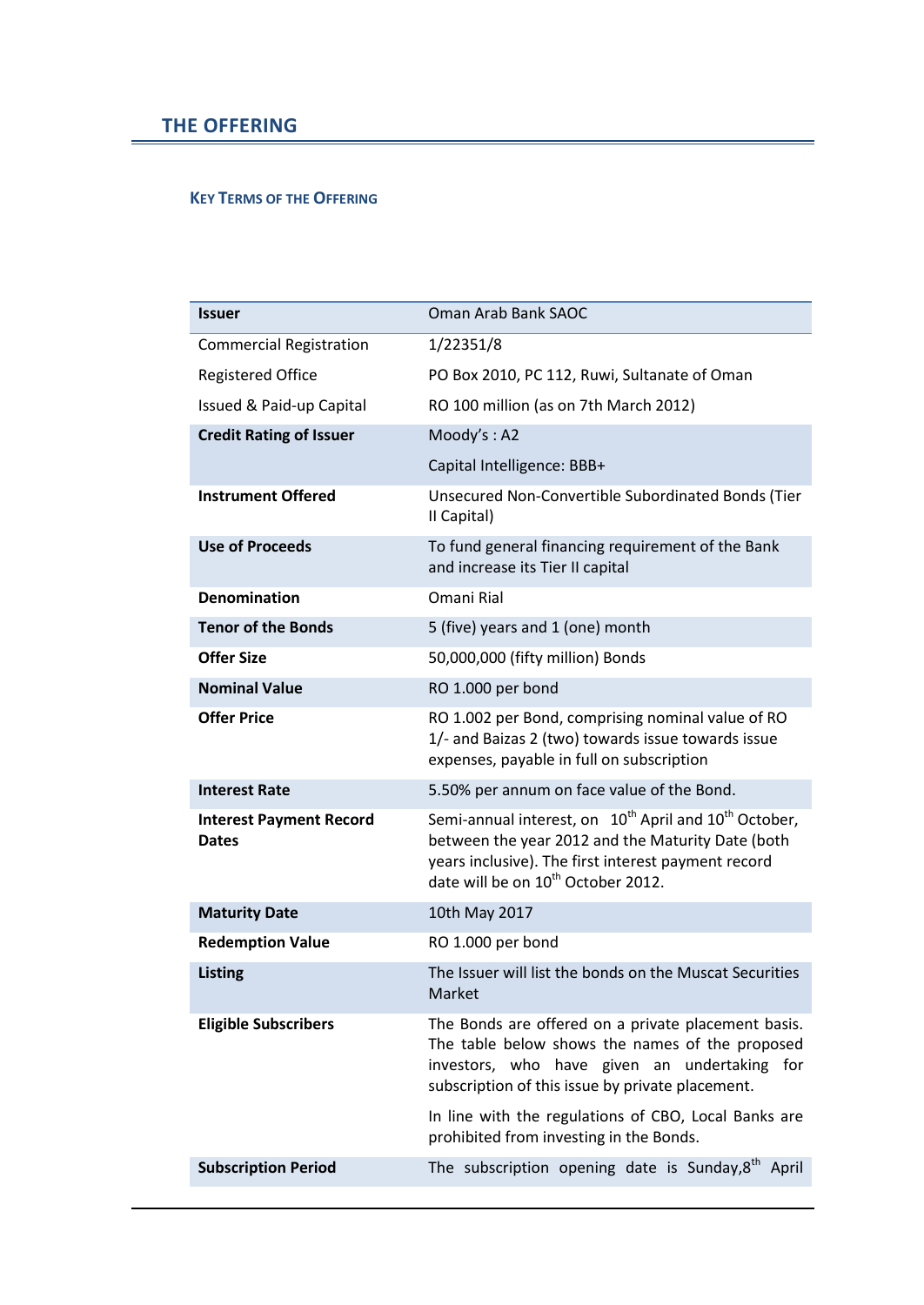|                                | 2012 and the subscription closing date is Wednesday,<br>Tuesday 10 <sup>th</sup> April 2012                                                                                                                                                                                                                                                                                                                                                                                                                                                                                                                                                                                                                                                                                                                                              |
|--------------------------------|------------------------------------------------------------------------------------------------------------------------------------------------------------------------------------------------------------------------------------------------------------------------------------------------------------------------------------------------------------------------------------------------------------------------------------------------------------------------------------------------------------------------------------------------------------------------------------------------------------------------------------------------------------------------------------------------------------------------------------------------------------------------------------------------------------------------------------------|
|                                | The Issuer may extend the subscription closing date<br>with the approval of CMA.                                                                                                                                                                                                                                                                                                                                                                                                                                                                                                                                                                                                                                                                                                                                                         |
| <b>Allotment</b>               | The Bonds will be allotted on the next day of closing<br>of subscription ("Allotment Date"). Validity of the<br>allotment shall be subject to the approval of all<br>relevant authorities.                                                                                                                                                                                                                                                                                                                                                                                                                                                                                                                                                                                                                                               |
|                                | If any investors withdraws or does not subscribe to<br>the full amount, the Board of Directors shall allocate<br>the unsubscribed Bonds to one or more of the other<br>their<br>investors<br>subject<br>maximum<br>bonds<br>to<br>commitment.                                                                                                                                                                                                                                                                                                                                                                                                                                                                                                                                                                                            |
|                                | In the event the Bond Issue is not subscribed in full by<br>the proposed Investors the Board of Directors may<br>accept subscription only to the extent it is subscribed<br>and accordingly the Bond issue size will be reduced.                                                                                                                                                                                                                                                                                                                                                                                                                                                                                                                                                                                                         |
| <b>Status of the Bonds</b>     | The Bonds are subordinated to the claims of other<br>creditors as regards both principal and interest. The<br>Bonds are not redeemable at the holder's initiative or<br>without the consent of CBO.                                                                                                                                                                                                                                                                                                                                                                                                                                                                                                                                                                                                                                      |
|                                | The Bonds shall constitute the general, direct,<br>unconditional and unsecured obligations of the Issuer<br>and shall at all times rank pari passu, without any<br>priority or preference amongst themselves and<br>equally with any other present or future, unsecured<br>subordinated indebtedness of the Issuer save for such<br>obligations that may be preferred by provisions of<br>law that are mandatory and of general application.<br>may incur further<br>The<br>borrowings<br>Issuer<br>or<br>indebtedness and may create or permit other security<br>interests upon the whole or any part of its present or<br>future undertakings, assets or revenues (including<br>uncalled capital). Any security interests so created<br>will rank in priority to the Bonds for so long as such<br>security interests remain in effect. |
| <b>Issue Manager</b>           | Oman Arab Bank SAOC - Investment Management<br>Group<br>P.O. Box 2010, P.C. 112, Ruwi, Muscat, Sultanate of<br>Oman.<br>Tel: +968 24 827 399 Fax: +968 24 827 367<br>www.oabinvest.com                                                                                                                                                                                                                                                                                                                                                                                                                                                                                                                                                                                                                                                   |
| <b>Trustee &amp; Registrar</b> | Muscat Clearing and Depository Company SAOC<br>PO Box 952, PC 112, Ruwi, Sultanate of Oman<br>Tel: 24822222, Fax: 24817491<br>Website: http://www.csdoman.co.om                                                                                                                                                                                                                                                                                                                                                                                                                                                                                                                                                                                                                                                                          |
| <b>Collecting Bank</b>         | Oman Arab Bank SAOC                                                                                                                                                                                                                                                                                                                                                                                                                                                                                                                                                                                                                                                                                                                                                                                                                      |

## **KEY TERMS OF THE OFFERING**